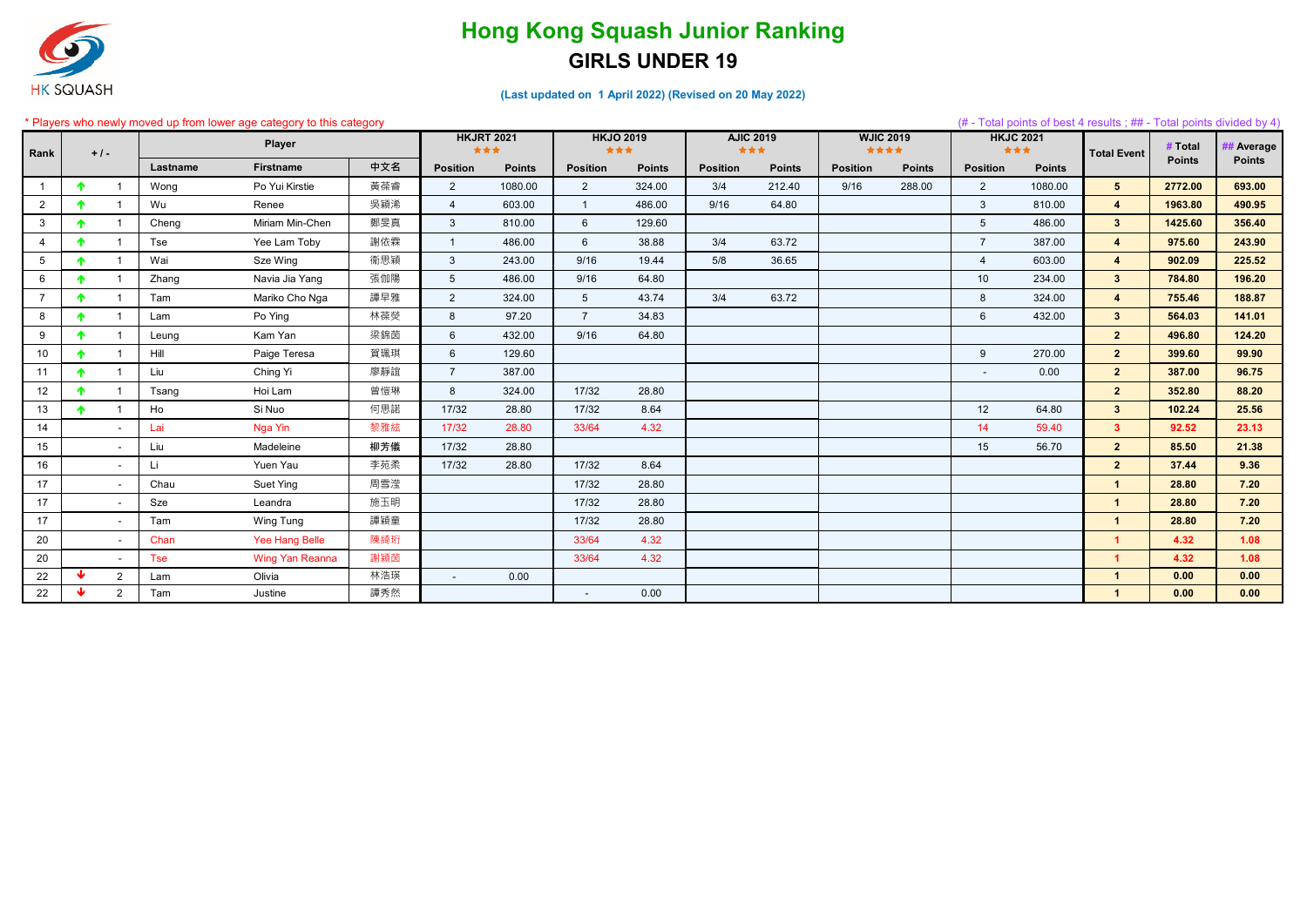

#### **(Last updated on 1 April 2022)**

#### \* Players who newly moved up from lower age category to this category (# - Total points of best 4 results ; ## - Total points divided by 4)

|                 |       |                          |            | <b>Thay are morning indicately non-nower age category to this category</b> |      |                 | <b>HKJRT 2021</b> | <b>HKJO 2019</b> |               | <b>AJIC 2019</b> |               | <b>HKJC 2021</b> |               | $\frac{1}{2}$ order points of boot $\pm$ results, $\frac{1}{2}$ in $\pm$ foldi points divided by $\pm$ |               |                |
|-----------------|-------|--------------------------|------------|----------------------------------------------------------------------------|------|-----------------|-------------------|------------------|---------------|------------------|---------------|------------------|---------------|--------------------------------------------------------------------------------------------------------|---------------|----------------|
| Rank            | $+1-$ |                          |            | <b>Player</b>                                                              |      |                 | ***               | ***              |               | 女女女              |               |                  | ***           | <b>Total Event</b>                                                                                     | # Total       | <b>Average</b> |
|                 |       |                          | Lastname   | <b>Firstname</b>                                                           | 中文名  | <b>Position</b> | <b>Points</b>     | <b>Position</b>  | <b>Points</b> | <b>Position</b>  | <b>Points</b> | <b>Position</b>  | <b>Points</b> |                                                                                                        | <b>Points</b> | <b>Points</b>  |
| $\mathbf{1}$    |       | $\sim$                   | Leung      | Ka Huen                                                                    | 梁加萱  | 5 <sup>5</sup>  | 486.00            | 9/16             | 64.80         |                  |               | $\overline{1}$   | 1620.00       | $3^{\circ}$                                                                                            | 2170.80       | 542.70         |
| $\overline{2}$  |       | $\sim$                   | Cheng      | Pik Ching                                                                  | 鄭碧澄  | 4               | 603.00            | 8                | 97.20         | 5/8              | 122.18        | $\overline{4}$   | 603.00        | $\overline{4}$                                                                                         | 1425.38       | 356.34         |
| 3               |       | $\sim$                   | Wong       | Hailey Shing-Fei                                                           | 黃承霏  | 9               | 270.00            | 17/32            | 28.80         |                  |               | $\overline{2}$   | 1080.00       | $\mathbf{3}$                                                                                           | 1378.80       | 344.70         |
| 4               |       | $\sim$                   | Huang      | Valerie Kaitlyn                                                            | 黃慧琦  | $\overline{7}$  | 387.00            | 17/32            | 28.80         |                  |               | $\mathbf{3}$     | 810.00        | $\mathbf{3}$                                                                                           | 1225.80       | 306.45         |
| $5\phantom{.0}$ |       | $\sim$                   | Li         | Tsz Yau                                                                    | 李籽優  | 10              | 234.00            | 17/32            | 28.80         |                  |               | 5                | 486.00        | $\overline{3}$                                                                                         | 748.80        | 187.20         |
| 6               |       | $\blacksquare$           | Au         | Ling Yu                                                                    | 歐令瑜  | $\overline{4}$  | 180.90            | 8                | 29.16         | 5/8              | 36.65         | $6\phantom{1}6$  | 432.00        | $\overline{4}$                                                                                         | 678.71        | 169.68         |
| $\overline{7}$  |       | $\sim$                   | Lee        | Sze Lok                                                                    | 李施樂  | 11              | 225.00            | 17/32            | 28.80         |                  |               | $\overline{7}$   | 387.00        | $\mathbf{3}$                                                                                           | 640.80        | 160.20         |
| 8               |       | $\blacksquare$           | Lau        | Ching Lam                                                                  | 劉晴琳  | 12              | 216.00            | 33/64            | 14.40         |                  |               | 8                | 324.00        | $\mathbf{3}$                                                                                           | 554.40        | 138.60         |
| 9               |       | $\sim$                   | Weng       | Yi Ching                                                                   | 翁怡晴  | 15              | 189.00            | 33/64            | 14.40         |                  |               | 9                | 270.00        | $\mathbf{3}$                                                                                           | 473.40        | 118.35         |
| 10              |       | $\sim$                   | Ho         | Tsz Ling Alyssa                                                            | 何紫菱  | $\overline{2}$  | 324.00            | 3 <sup>1</sup>   | 72.90         | 5/8              | 36.65         |                  | 0.00          | $\overline{4}$                                                                                         | 433.55        | 108.39         |
| 11              |       | $\sim$                   | Law        | Hei Yau                                                                    | 羅熙柔  | 16              | 171.00            | 33/64            | 14.40         |                  |               | 10               | 234.00        | $\mathbf{3}$                                                                                           | 419.40        | 104.85         |
| 12              |       | $\sim$                   | Lau        | <b>Wai Tung</b>                                                            | 劉蔚瞳  | 5 <sup>5</sup>  | 145.80            | 9/16             | 19.44         |                  |               | $\overline{4}$   | 180.90        | $\mathbf{3}$                                                                                           | 346.14        | 86.54          |
| 13              |       | $\sim$                   | So         | Wan Kiu                                                                    | 蘇韻蕎  | 11              | 67.50             | 17/32            | 8.64          |                  |               | 11               | 225.00        | $\mathbf{3}$                                                                                           | 301.14        | 75.29          |
| 14              |       | $\sim$                   | Li         | Hoi Ting                                                                   | 李凱婷  | 13              | 207.00            | 33/64            | 14.40         |                  |               |                  | 0.00          | $\mathbf{3}$                                                                                           | 221.40        | 55.35          |
| 15              |       | $\sim$                   | Ng         | Si Wing Athena                                                             | 吳思穎  | 14              | 198.00            | 33/64            | 14.40         |                  |               |                  |               | $\overline{2}$                                                                                         | 212.40        | 53.10          |
| 16              |       | $\sim$                   | Kinoshita  | Harune                                                                     | 木下明音 | 17/32           | 96.00             | 17/32            | 28.80         |                  |               |                  |               | $\overline{2}$                                                                                         | 124.80        | 31.20          |
| 17              |       | $\sim$                   | Chan       | Hiu Wai                                                                    | 陳曉慧  | 10 <sup>°</sup> | 70.20             | 17/32            | 8.64          |                  |               | 17/32            | 28.80         | $\mathbf{3}$                                                                                           | 107.64        | 26.91          |
| 18              | Ψ     | $\overline{1}$           | Chou       | Kathryn                                                                    | 周積文  | 17/32           | 96.00             |                  |               |                  |               |                  |               | $\mathbf{1}$                                                                                           | 96.00         | 24.00          |
| 19              |       | $\overline{\phantom{a}}$ | Chan       | Vanessa Ann                                                                | 陳心茹  | 14              | 59.40             |                  | 0.00          |                  |               | 17/32            | 28.80         | $\overline{\mathbf{3}}$                                                                                | 88.20         | 22.05          |
| 20              |       | $\overline{2}$           | Cheung     | Ho Yan                                                                     | 張可欣  |                 |                   | 17/32            | 28.80         |                  |               |                  |               | $\mathbf{1}$                                                                                           | 28.80         | 7.20           |
| 20              |       | $\overline{2}$           | Cheung     | Wing Kiu                                                                   | 張穎喬  |                 |                   | 17/32            | 28.80         |                  |               |                  |               | -1                                                                                                     | 28.80         | 7.20           |
| 20              |       | $\overline{2}$           | Tang       | Tsz Shan                                                                   | 鄧子珊  |                 |                   | 17/32            | 28.80         |                  |               |                  |               | -1                                                                                                     | 28.80         | 7.20           |
| 20              |       | $\blacksquare$           | Wong       | <b>Yik Man</b>                                                             | 王奕雯  | 17/32           | 28.80             |                  |               |                  |               |                  | 0.00          | $\overline{2}$                                                                                         | 28.80         | 7.20           |
| 24              |       | $\mathbf{3}$             | Liu        | Hui Yee Charmaine                                                          | 廖栩怡  |                 |                   | 9/16             | 19.44         |                  |               |                  |               | $\mathbf{1}$                                                                                           | 19.44         | 4.86           |
| 25              | J     | $\mathbf{3}$             | Hung       | Pui Ying                                                                   | 洪珮瑩  |                 |                   | 33/64            | 14.40         |                  |               |                  |               | $\mathbf{1}$                                                                                           | 14.40         | 3.60           |
| 25              |       | $\overline{\phantom{a}}$ | Po         | Ling Yan                                                                   | 布聆人  |                 |                   | 33/64            | 14.40         |                  |               |                  |               | $\mathbf{1}$                                                                                           | 14.40         | 3.60           |
| 25              |       | $\blacksquare$           | Tang       | Nga Man                                                                    | 鄧雅汶  |                 |                   | 33/64            | 14.40         |                  |               |                  |               | $\mathbf{1}$                                                                                           | 14.40         | 3.60           |
| 28              |       | $\sim$                   | <b>Sze</b> | Paloma                                                                     | 施玉田  |                 |                   | 17/32            | 8.64          |                  |               |                  | 0.00          | $\mathbf{2}$                                                                                           | 8.64          | 2.16           |
| 29              |       | $\sim$                   | Chan       | <b>Yee Suen</b>                                                            | 陳綺瑄  |                 |                   | 33/64            | 4.32          |                  |               |                  | 0.00          | $\overline{2}$                                                                                         | 4.32          | 1.08           |
| 29              |       | $\sim$                   | Cheung     | Sui Hei                                                                    | 張瑞晞  |                 |                   | 33/64            | 4.32          |                  |               |                  |               | -1                                                                                                     | 4.32          | 1.08           |
| 31              | ₩     | $\overline{4}$           | Ho         | <b>Tsz Ching</b>                                                           | 何子靖  |                 |                   | $\sim$           | 0.00          |                  |               |                  |               | $\mathbf{1}$                                                                                           | 0.00          | 0.00           |
| 31              | ₩     | 4                        | Long       | Tatum                                                                      | 龍晶晶  |                 |                   | $\blacksquare$   | 0.00          |                  |               |                  |               | $\overline{\mathbf{1}}$                                                                                | 0.00          | 0.00           |
| 31              | ₩     | $\overline{4}$           | Sun        | Natalie Jia-Ning                                                           | 孫佳寧  | $\blacksquare$  | 0.00              |                  |               |                  |               |                  |               | $\mathbf{1}$                                                                                           | 0.00          | 0.00           |
| 31              | w     | $\overline{4}$           | Wong       | <b>Tsz Ting</b>                                                            | 王芷亭  |                 |                   | $\sim$           | 0.00          |                  |               |                  |               | $\mathbf{1}$                                                                                           | 0.00          | 0.00           |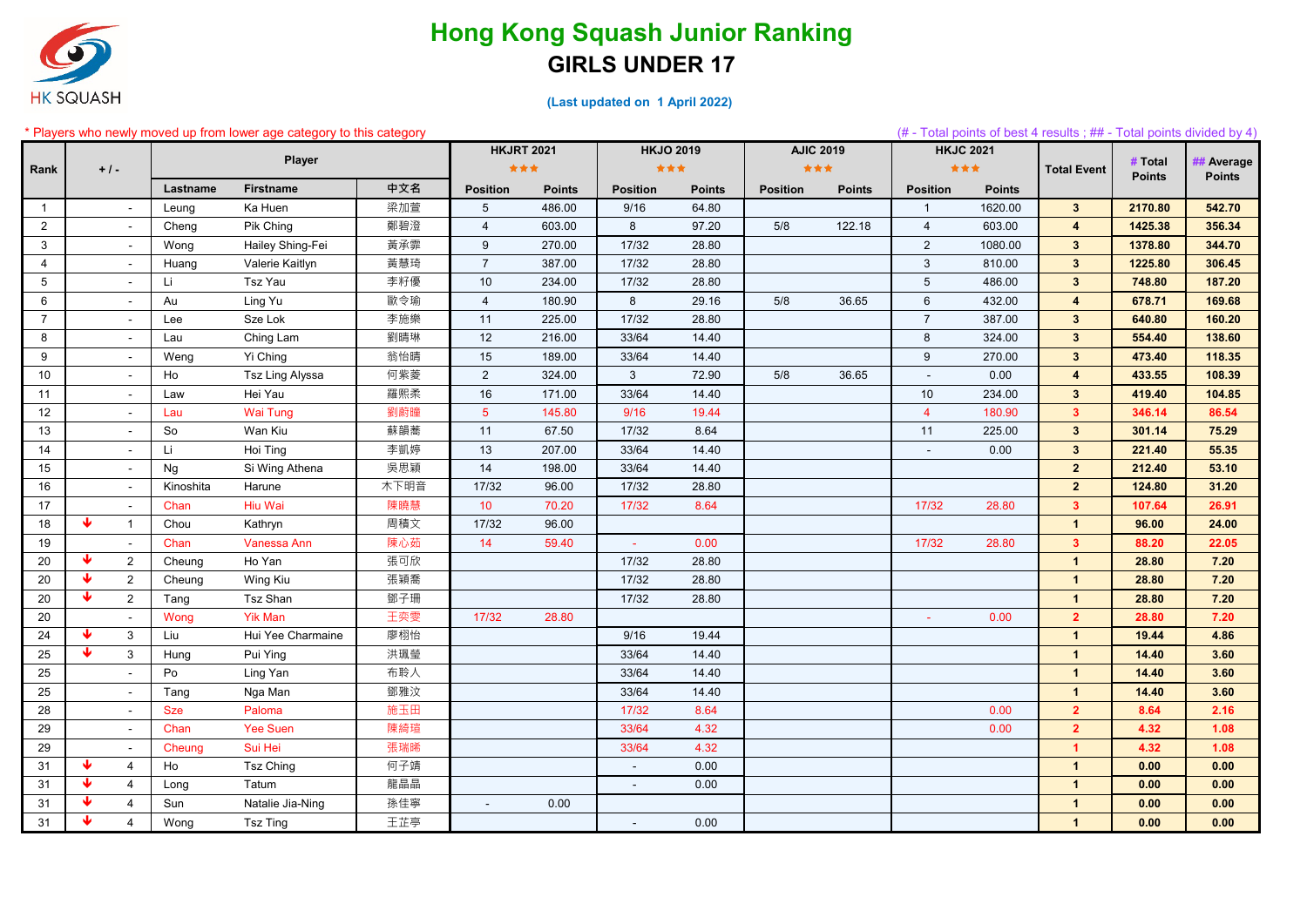

|                |                 |                |           | * Players who newly moved up from lower age category to this category | <b>HKJRT 2021</b><br><b>HKJO 2019</b> |                 |               |                 |               | (# - Total points of best 4 results; ## - Total points divided by 4)<br><b>AJIC 2019</b><br><b>HKJC 2021</b> |               |                 |               |                    |                          |                             |
|----------------|-----------------|----------------|-----------|-----------------------------------------------------------------------|---------------------------------------|-----------------|---------------|-----------------|---------------|--------------------------------------------------------------------------------------------------------------|---------------|-----------------|---------------|--------------------|--------------------------|-----------------------------|
|                |                 |                |           | Player                                                                |                                       |                 |               |                 |               |                                                                                                              |               |                 |               |                    |                          |                             |
| Rank           |                 | $+$ / -        |           |                                                                       |                                       | ***             |               | ***             |               | ***                                                                                                          |               |                 | ***           | <b>Total Event</b> | # Total<br><b>Points</b> | ## Average<br><b>Points</b> |
|                |                 |                | Lastname  | <b>Firstname</b>                                                      | 中文名                                   | <b>Position</b> | <b>Points</b> | <b>Position</b> | <b>Points</b> | <b>Position</b>                                                                                              | <b>Points</b> | <b>Position</b> | <b>Points</b> |                    |                          |                             |
| $\overline{1}$ |                 |                | Kwong     | Ena                                                                   | 鄺恩琳                                   | $\overline{1}$  | 1620.00       | $6\overline{6}$ | 129.60        | $\overline{2}$                                                                                               | 324.00        | $\overline{1}$  | 1620.00       | $\overline{4}$     | 3693.60                  | 923.40                      |
| $\overline{2}$ |                 |                | Cheung    | <b>Tsz Ching</b>                                                      | 張芷晴                                   | $\mathbf{3}$    | 810.00        | 9/16            | 64.80         | 9/16                                                                                                         | 64.80         | $\mathbf{3}$    | 810.00        | 4                  | 1749.60                  | 437.40                      |
| 3              |                 |                | Ho        | Wing Kai                                                              | 何咏珈                                   |                 | 387.00        | 9/16            | 64.80         |                                                                                                              |               | $\overline{2}$  | 1080.00       | $\mathbf{3}$       | 1531.80                  | 382.95                      |
| $\overline{4}$ | $\blacklozenge$ | 1              | Chung     | Yee Ling Elaine                                                       | 鍾依伶                                   | $\mathbf{1}$    | 486.00        | $\overline{2}$  | 97.20         |                                                                                                              |               | $\,6\,$         | 432.00        | $\mathbf{3}$       | 1015.20                  | 253.80                      |
| 5              | $\blacklozenge$ | $\mathbf 1$    | Tse       | Chi Ting Anson                                                        | 謝姿廷                                   | $\,6\,$         | 432.00        | 9/16            | 64.80         |                                                                                                              |               | 5               | 486.00        | $\mathbf{3}$       | 982.80                   | 245.70                      |
| 6              | 个               |                | Tang      | Helen                                                                 | 鄧凱琳                                   | $\overline{2}$  | 324.00        | $\overline{7}$  | 34.83         |                                                                                                              |               | $\overline{1}$  | 486.00        | $\mathbf{3}$       | 844.83                   | 211.21                      |
| $\overline{7}$ | $\blacklozenge$ | $\mathbf{1}$   | Lam       | Jillian                                                               | 林沅容                                   | 8               | 324.00        | 17/32           | 28.80         |                                                                                                              |               | $\overline{7}$  | 387.00        | $\mathbf{3}$       | 739.80                   | 184.95                      |
| 8              | 个               | -1             | Lee       | Kit Ying                                                              | 李潔盈                                   | 13              | 207.00        | 33/64           | 14.40         |                                                                                                              |               | 8               | 324.00        | $\mathbf{3}$       | 545.40                   | 136.35                      |
| 9              | $\blacklozenge$ | $\mathbf{1}$   | Tse       | Ka Wing                                                               | 謝鎵潁                                   | 9               | 270.00        | 17/32           | 28.80         |                                                                                                              |               | 10              | 234.00        | $\mathbf{3}$       | 532.80                   | 133.20                      |
| 10             | $\blacklozenge$ |                | Hau       | Venus                                                                 | 侯韻晴                                   | $\overline{A}$  | 180.90        | 9/16            | 19.44         |                                                                                                              |               | 3               | 243.00        | $\mathbf{3}$       | 443.34                   | 110.84                      |
| 11             | $\blacklozenge$ | $\mathbf 1$    | Leung     | Tsz Shan Karen                                                        | 梁子珊                                   | $\mathbf{3}$    | 243.00        | 6               | 38.88         |                                                                                                              |               | 17/32           | 96.00         | $\mathbf{3}$       | 377.88                   | 94.47                       |
| 12             | 个               |                | Tang      | Tsz Yin                                                               | 鄧芷妍                                   | 17/32           | 96.00         | 9/16            | 64.80         |                                                                                                              |               | 12              | 216.00        | $\mathbf{3}$       | 376.80                   | 94.20                       |
| 13             | $\blacklozenge$ | $\mathbf 1$    | Cheung    | Ka Man                                                                | 張嘉敏                                   | $\,6\,$         | 129.60        | 9/16            | 19.44         |                                                                                                              |               | 11              | 225.00        | $\mathbf{3}$       | 374.04                   | 93.51                       |
| 14             | 个               | $\overline{2}$ | <b>Ng</b> | Tak Ue                                                                | 伍德妤                                   | 8               | 97.20         | 8               | 29.16         |                                                                                                              |               | 13              | 207.00        | $\mathbf{3}$       | 333.36                   | 83.34                       |
| 15             | $\blacklozenge$ | $\overline{2}$ | To        | Lai Yee                                                               | 杜麗儀                                   | 12              | 216.00        | 33/64           | 14.40         |                                                                                                              |               | 17/32           | 96.00         | $\overline{3}$     | 326.40                   | 81.60                       |
| 16             | $\blacklozenge$ | $\overline{2}$ | Tam       | Hong Kiu                                                              | 譚匡喬                                   | 15              | 189.00        | 17/32           | 28.80         |                                                                                                              |               | 17/32           | 96.00         | $\mathbf{3}$       | 313.80                   | 78.45                       |
| 17             | $\blacklozenge$ | 3              | Sun       | Anya Jia-An                                                           | 孫佳安                                   | 17/32           | 96.00         |                 |               |                                                                                                              |               | 15              | 189.00        | $\overline{2}$     | 285.00                   | 71.25                       |
| 18             | 个               | 3              | Wong      | Yu                                                                    | 王汝                                    | 11              | 67.50         | 9/16            | 19.44         |                                                                                                              |               | 14              | 198.00        | $\mathbf{3}$       | 284.94                   | 71.24                       |
| 19             | 个               | 3              | Liu       | Audrey                                                                | 柳芳姿                                   | 16              | 171.00        |                 |               |                                                                                                              |               | 17/32           | 96.00         | $\mathbf{2}$       | 267.00                   | 66.75                       |
| 19             | $\blacklozenge$ | 3              | Yip       | Pui Yan                                                               | 葉沛欣                                   | 17/32           | 96.00         |                 |               |                                                                                                              |               | 16              | 171.00        | $\mathbf{2}$       | 267.00                   | 66.75                       |
| 21             | $\blacklozenge$ | 3              | Au        | Sin Man                                                               | 歐倩旻                                   | 17/32           | 96.00         | 17/32           | 28.80         |                                                                                                              |               | 17/32           | 96.00         | $\mathbf{3}$       | 220.80                   | 55.20                       |
| 21             | $\blacklozenge$ | 3              | Li        | Clarissa                                                              | 李卓恩                                   | 17/32           | 96.00         | 17/32           | 28.80         |                                                                                                              |               | 17/32           | 96.00         | $\mathbf{3}$       | 220.80                   | 55.20                       |
| 23             | $\blacklozenge$ | 3              | Lo        | Tsz Yan Andrea                                                        | 羅芷恩                                   | 17/32           | 96.00         | 33/64           | 14.40         |                                                                                                              |               | 17/32           | 96.00         | $\mathbf{3}$       | 206.40                   | 51.60                       |
| 24             | $\blacklozenge$ | 3              | Chan      | Wing Ming Myra                                                        | 陳穎明                                   | 17/32           | 96.00         |                 |               |                                                                                                              |               | 17/32           | 96.00         | $\mathbf{2}$       | 192.00                   | 48.00                       |
| 25             |                 |                | Kwan      | <b>Hei Ching</b>                                                      | 關曦晴                                   | 12              | 65.70         | 33/64           | 4.32          |                                                                                                              |               | 8               | 97.20         | $\mathbf{3}$       | 167.22                   | 41.81                       |
| 26             | ↑               | $\overline{2}$ | Ho        | Hoi Kiu Bernice                                                       | 何愷橋                                   | 14              | 59.40         | 17/32           | 8.64          |                                                                                                              |               | 17/32           | 96.00         | $\mathbf{3}$       | 164.04                   | 41.01                       |
| 27             | 个               | 2 <sup>7</sup> | Yim       | Man Ching                                                             | 嚴敏晴                                   | 15              | 56.70         | 17/32           | 8.64          |                                                                                                              |               | 16              | 51.30         | $\mathbf{3}$       | 116.64                   | 29.16                       |
| 28             |                 |                | Lui       | Wing Ki                                                               | 雷詠淇                                   | 17/32           | 28.80         | 17/32           | 8.64          |                                                                                                              |               | 12              | 64.80         | $\mathbf{3}$       | 102.24                   | 25.56                       |
| 29             | $\blacklozenge$ | $\mathbf{1}$   | Lai       | Hiu Yau                                                               | 黎曉柔                                   | 17/32           | 96.00         |                 |               |                                                                                                              |               |                 |               | $\mathbf{1}$       | 96.00                    | 24.00                       |
| 29             | ↑               | 1              | Lee       | <b>Tsak Lam Candace</b>                                               | 李澤琳                                   |                 |               |                 |               |                                                                                                              |               | 17/32           | 96.00         | $\mathbf{1}$       | 96.00                    | 24.00                       |
| 29             | $\blacklozenge$ | $\mathbf{1}$   | Wong      | Daphne                                                                | 王穎雅                                   |                 |               |                 |               |                                                                                                              |               | 17/32           | 96.00         | $\mathbf{1}$       | 96.00                    | 24.00                       |
| 32             |                 | $\blacksquare$ | Lee       | <b>Tin Sam</b>                                                        | 李天心                                   | 17/32           | 28.80         | 17/32           | 8.64          |                                                                                                              |               | 15              | 56.70         | $\mathbf{3}$       | 94.14                    | 23.54                       |
| 33             |                 |                | Chan      | <b>Kin Yee</b>                                                        | 陳建頤                                   | 17/32           | 28.80         | 17/32           | 8.64          |                                                                                                              |               | 17/32           | 28.80         | $\mathbf{3}$       | 66.24                    | 16.56                       |
| 34             |                 |                | Siu       | Ho Ying                                                               | 蕭可盈                                   | 17/32           | 28.80         | 33/64           | 4.32          |                                                                                                              |               | 17/32           | 28.80         | $\mathbf{3}$       | 61.92                    | 15.48                       |
| 35             | ₩               | $\mathbf{1}$   | Cheung    | Tsz Lam Jess                                                          | 張梓琳                                   | 16              | 51.30         | 17/32           | 8.64          |                                                                                                              |               |                 |               | $\overline{2}$     | 59.94                    | 14.99                       |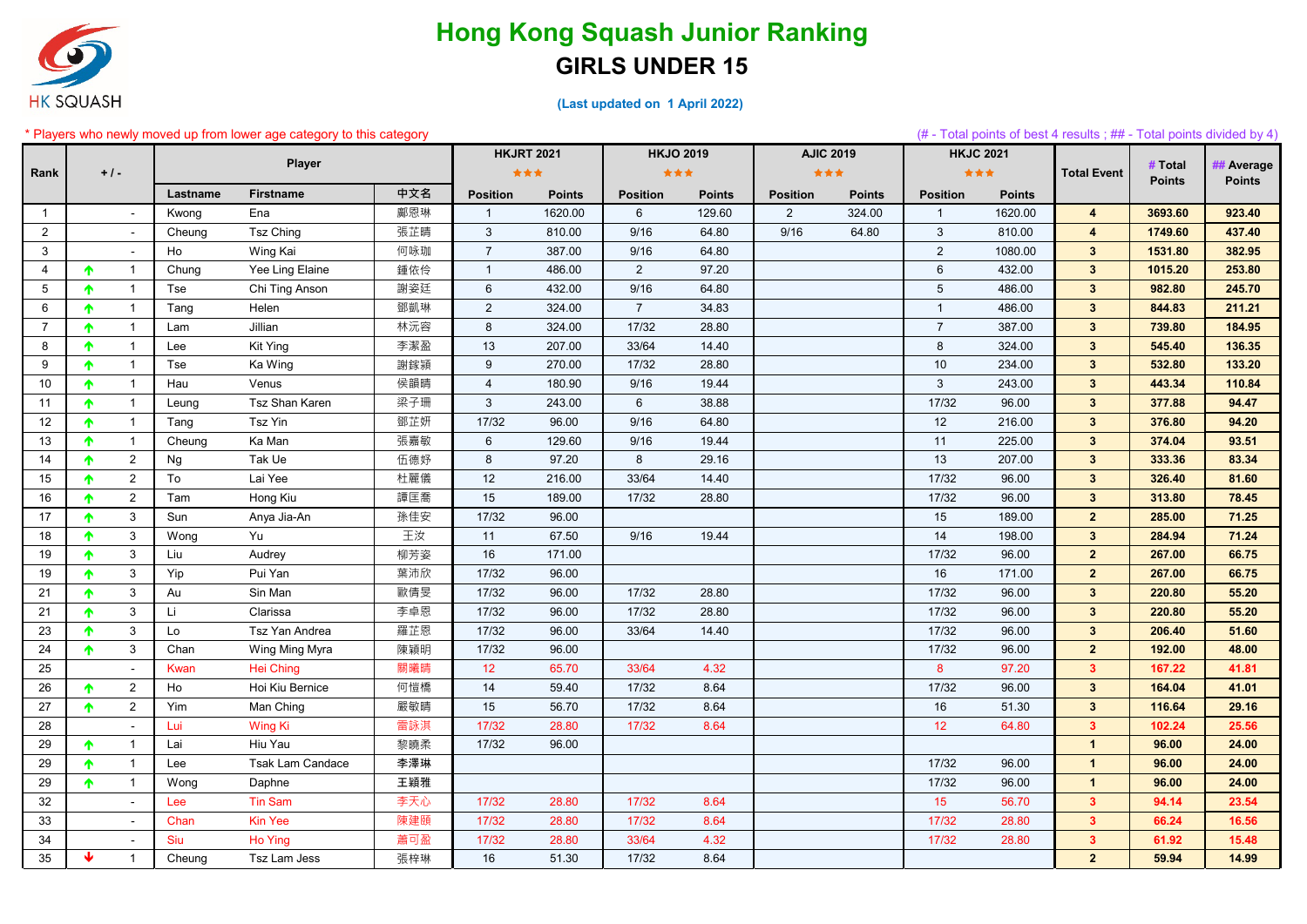

|      |                         |                |              | Players who newly moved up from lower age category to this category |     |                   |               |                  |               |                 |                  |                  |               | (# - Total points of best 4 results ; ## - Total points divided by 4) |                          |                             |
|------|-------------------------|----------------|--------------|---------------------------------------------------------------------|-----|-------------------|---------------|------------------|---------------|-----------------|------------------|------------------|---------------|-----------------------------------------------------------------------|--------------------------|-----------------------------|
|      |                         |                |              |                                                                     |     | <b>HKJRT 2021</b> |               | <b>HKJO 2019</b> |               |                 | <b>AJIC 2019</b> | <b>HKJC 2021</b> |               |                                                                       |                          |                             |
| Rank |                         | $+1-$          |              | Player                                                              |     | ***               |               | ***              |               | ***             |                  | ***              |               | <b>Total Event</b>                                                    | # Total<br><b>Points</b> | ## Average<br><b>Points</b> |
|      |                         |                | Lastname     | <b>Firstname</b>                                                    | 中文名 | <b>Position</b>   | <b>Points</b> | <b>Position</b>  | <b>Points</b> | <b>Position</b> | <b>Points</b>    | <b>Position</b>  | <b>Points</b> |                                                                       |                          |                             |
| 36   | ₩                       |                | Leung        | Yin Hei                                                             | 梁彥曦 | 17/32             | 28.80         |                  |               |                 |                  | 17/32            | 28.80         | 2 <sup>7</sup>                                                        | 57.60                    | 14.40                       |
| 37   | $\blacklozenge$         | $\overline{1}$ | Leung        | Cheuk Lam                                                           | 梁卓琳 | 17/32             | 28.80         | 9/16             | 19.44         |                 |                  |                  |               | 2 <sup>2</sup>                                                        | 48.24                    | 12.06                       |
| 38   |                         |                | Cheung       | <b>Hoi Ting</b>                                                     | 張愷庭 | 33/64             | 14.40         | 33/64            | 4.32          |                 |                  | 17/32            | 28.80         | 3 <sup>1</sup>                                                        | 47.52                    | 11.88                       |
| 39   | ₩                       | $\overline{2}$ | Chan         | Tsz Yau Erin                                                        | 陳芷悠 |                   |               | 5 <sup>5</sup>   | 43.74         |                 |                  |                  |               | $\mathbf{1}$                                                          | 43.74                    | 10.94                       |
| 40   | $\blacklozenge$         | 2              | Chan         | Hei Yiu Hilary                                                      | 陳熙傜 | 17/32             | 28.80         | $\blacksquare$   | 0.00          |                 |                  |                  |               | 2 <sup>1</sup>                                                        | 28.80                    | 7.20                        |
| 40   | $\overline{\mathbf{v}}$ | $\overline{2}$ | Chan         | Ho Ching Mona                                                       | 陳可晴 |                   |               | 17/32            | 28.80         |                 |                  |                  |               | $\overline{\mathbf{1}}$                                               | 28.80                    | 7.20                        |
| 40   | $\overline{\mathbf{v}}$ | $\overline{2}$ | Chan         | Lok Yee                                                             | 陳樂而 |                   |               | 17/32            | 28.80         |                 |                  |                  |               | $\blacktriangleleft$                                                  | 28.80                    | 7.20                        |
| 40   |                         |                | <b>Mehta</b> | Diyaansha                                                           |     | 17/32             | 28.80         |                  |               |                 |                  |                  | 0.00          | 2 <sup>1</sup>                                                        | 28.80                    | 7.20                        |
| 40   | $\blacklozenge$         | $\overline{2}$ | Ong          | Zhe Sim                                                             | 王澤心 |                   |               | 17/32            | 28.80         |                 |                  |                  |               | $\blacktriangleleft$                                                  | 28.80                    | 7.20                        |
| 45   | $\ddot{\mathbf{v}}$     | $\overline{2}$ | So           | Wan Tung                                                            | 蘇韻彤 |                   |               | 33/64            | 4.32          |                 |                  | 33/64            | 14.40         | 2 <sup>1</sup>                                                        | 18.72                    | 4.68                        |
| 46   | $\ddot{\mathbf{v}}$     | $\overline{2}$ | Chan         | Wai Shan                                                            | 陳慧珊 |                   |               | 33/64            | 14.40         |                 |                  |                  |               | $\overline{\mathbf{1}}$                                               | 14.40                    | 3.60                        |
| 46   | ₩                       | $2^{\circ}$    | Fung         | Hoi Ching                                                           | 馮凱澄 | $\sim$            | 0.00          | 33/64            | 14.40         |                 |                  | $\sim$           | 0.00          | 3 <sup>1</sup>                                                        | 14.40                    | 3.60                        |
| 46   | ₩                       | $\overline{2}$ | Ho           | Ka Wing                                                             | 何嘉穎 |                   |               | 33/64            | 14.40         |                 |                  |                  |               | $\blacktriangleleft$                                                  | 14.40                    | 3.60                        |
| 46   | $\blacklozenge$         | 2              | Luk          | Natalie                                                             | 陸禕諾 |                   |               | 33/64            | 14.40         |                 |                  |                  |               | $\blacktriangleleft$                                                  | 14.40                    | 3.60                        |
| 46   | $\overline{\mathbf{v}}$ | $\overline{2}$ | Zhang        | Melody                                                              | 張笑語 |                   |               | 33/64            | 14.40         |                 |                  |                  |               | $\blacktriangleleft$                                                  | 14.40                    | 3.60                        |
| 51   |                         |                | Ho           | Pak Ying                                                            | 何柏瑩 |                   |               | 33/64            | 4.32          |                 |                  |                  |               | $\blacktriangleleft$                                                  | 4.32                     | 1.08                        |
| 51   |                         |                | Zhang        | Ziyin                                                               | 張子潁 |                   |               | 33/64            | 4.32          |                 |                  |                  |               | $\blacktriangleleft$                                                  | 4.32                     | 1.08                        |
| 53   | ₩                       |                | Chan         | Yu Si                                                               | 陳汝鍶 |                   |               | $\sim$           | 0.00          |                 |                  |                  |               | $\blacktriangleleft$                                                  | 0.00                     | 0.00                        |
| 53   | $\ddot{\mathbf{v}}$     |                | Cheuk        | Alexia                                                              | 卓曦琳 | $\blacksquare$    | 0.00          |                  |               |                 |                  |                  |               | $\blacktriangleleft$                                                  | 0.00                     | 0.00                        |
| 53   | $\ddot{\mathbf{v}}$     |                | Chow         | Wai Kiu                                                             | 周慧喬 |                   |               | $\blacksquare$   | 0.00          |                 |                  |                  |               | $\overline{\mathbf{1}}$                                               | 0.00                     | 0.00                        |
| 53   | $\blacklozenge$         |                | Ko           | Ying On Larissa                                                     | 高瑩安 |                   |               | $\sim$           | 0.00          |                 |                  |                  |               | $\blacktriangleleft$                                                  | 0.00                     | 0.00                        |
| 53   | $\blacklozenge$         |                | Xu           | <b>Bailey Jiaying</b>                                               | 許家穎 | $\sim$            | 0.00          |                  |               |                 |                  | $\sim$           | 0.00          | 2 <sub>2</sub>                                                        | 0.00                     | 0.00                        |
| 53   | v.                      |                | Yam          | Wing Sum                                                            | 嚴穎心 |                   |               | $\blacksquare$   | 0.00          |                 |                  |                  |               | $\blacktriangleleft$                                                  | 0.00                     | 0.00                        |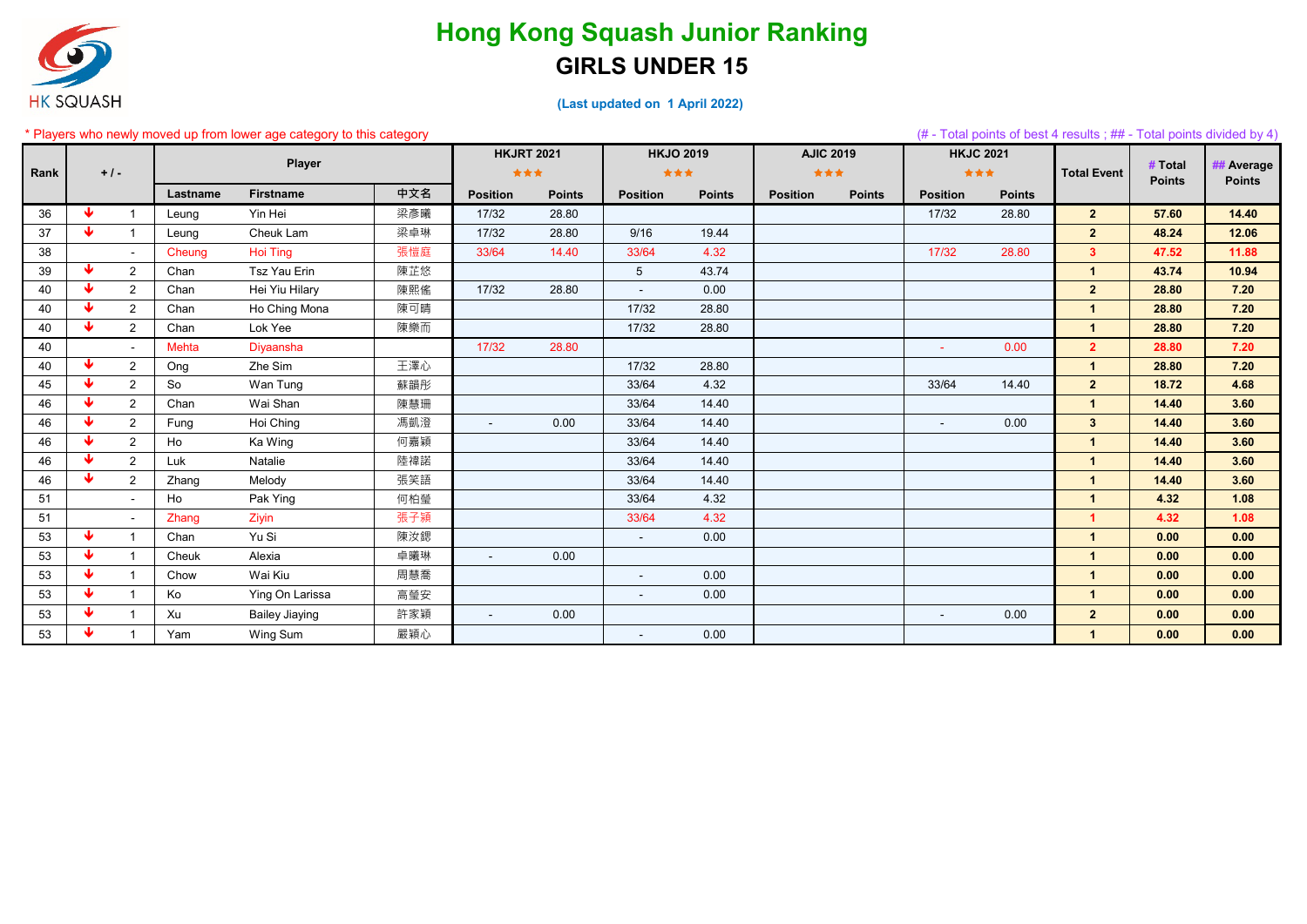

**(Last updated on 1 April 2022)** 

#### \* Players who newly moved up from lower age category to this category (# - Total points of best 4 results ; ## - Total points divided by 4) **Lastname Firstname 中文名 Position Points Position Points Position Points Position Points** 1 | - Lo Pui Yin Chloe | 盧沛言 | 5 486.00 | 17/32 28.80 | - | 2 1080.00 <mark>| 3 | 1594.80 | 398.70</mark> 2 - Chung Ka Yau 鍾泇柔 1 486.00 17/32 28.80 1 486.00 **3 1000.80 250.20** 3 - Wong Suet Ling 王雪鈴 9 270.00 33/64 14.40 5 486.00 **3 770.40 192.60** 4 | - |Tang Lok Yin | 鄧樂然 | 17/32 96.00 | 17/32 28.80 | - | 4 603.00 <mark>| 3 | 727.80 | 181.95</mark> 5 - Mak Tsz Tung 麥芷桐 7 387.00 9/16 64.80 9 270.00 **3 721.80 180.45** 6 - Ko Suet Icy 高雪 10 234.00 17/32 28.80 7 387.00 **3 649.80 162.45** 7 │ 个 1 │ Lam Yin Tung 林彥彤 │ 17/32 96.00 │ 17/32 28.80 │ <mark>556.80 │ 139.20</mark> 8 │ ↑ 1 │ Tang Ka Ki 鄧家旗 │ 13 207.00 │ 9/16 64.80 │ <mark> 478.80 │ 119.70</mark> 9 - Cheung Tin Yui 張天睿 4 180.90 4 180.90 **2 361.80 90.45** 10 | - | Law Cherie | 羅子淇 | 17/32 96.00 | 33/64 14.40 | | 10 234.00 <mark>| 3 | 344.40 | 86.10</mark> 11 ┃ ✦ 1 ┃ Tam Ka Yi ┃ 譚嘉宜 ┃ 17/32 96.00 ┃ 33/64 14.40 ┃ **83.85** 12 2 Cheung Sherine 張欣熙 17/32 96.00 - 0.00 14 198.00 **3 294.00 73.50** 13 ┃ ✦ 2 ┃ Lee Wan Yin ┃ 李蘊妍 ┃ 17/32 96.00 ┃ 17/32 28.80 ┃ **55.20** 14 4 Lo Lok Chin 盧樂芊 17/32 96.00 17/32 96.00 **2 192.00 48.00** 15 ┃ ✦ 4 ┃ Chan Sih Yu ┃ 陳識如 ┃ 9 81.00 ┃ 33/64 14.40 ┃ 17/32 96.00 <mark> 3 ┃ 191.40 ┃ 47.85</mark> 16 | ↑ 4 | Li Christina | 李沛嘉 | 33/64 48.00 | 33/64 14.40 | 17/32 96.00 <mark>| 3 | 158.40 | 39.60</mark> 17 5 Tso Yan Ting 曹欣亭 13 62.10 17/32 96.00 **2 158.10 39.53** 18 5 Chan Pak Wai Liana 陳柏慧 33/64 48.00 17/32 96.00 **2 144.00 36.00** 18 ┃ ✦ 5 ┃ Chung King Long Jacqueline ┃ 鍾競朗 ┃ 33/64 48.00 ┃ 17/32 96.00 <mark> 2 ┃ 144.00 ┃ 36.00</mark> 18 5 Kwan Yu Ching 關宇澄 33/64 48.00 17/32 96.00 **2 144.00 36.00** 21 5 Lee Wing Hang Chery 李穎珩 33/64 48.00 33/64 48.00 **2 96.00 24.00** 21 5 Ou He 歐翯 33/64 48.00 33/64 48.00 **2 96.00 24.00** 23 6 Leung Yuen Sum 梁沅芯 17/32 28.80 33/64 48.00 **2 76.80 19.20** 24 6 Chen Nicole 陳展晴 33/64 48.00 **1 48.00 12.00** 24 6 Chung Cheng Wei 鍾呈蔚 33/64 48.00 **1 48.00 12.00** 24 6 Liu Adelyne Sylvanie Chiang 劉聿恩 33/64 48.00 **1 48.00 12.00** 24 6 Shah Anaisha 33/64 48.00 - 0.00 **2 48.00 12.00** 28 - Cheng Ming Yan 鄭明恩 17/32 28.80 33/64 14.40 **2 43.20 10.80** 29 - Tse Sum Kiu 謝心喬 17/32 28.80 **1 28.80 7.20** 29 5 Yip Hoi Lam 葉凱琳 17/32 28.80 **1 28.80 7.20** 29 - Yow Jocelyn 邱韻賢 17/32 28.80 **1 28.80 7.20** 32 3 Chan Chi Pui 陳滋棓 33/64 14.40 **1 14.40 3.60** 32 3 Chan Ching Lam 陳靜霖 33/64 14.40 **1 14.40 3.60** 32 - Cho Hau Yan 曹孝欣 33/64 14.40 **1 14.40 3.60** 32 3 Lee Sze Yui Edna 李柶橤 - 0.00 33/64 14.40 **2 14.40 3.60** 32 3 Lee Tsz Ching 李紫程 33/64 14.40 **1 14.40 3.60** 32 ┃ ✦ 3 ┃ Pong Nga Man ┃ 龐雅文 ┃ 14.40 ┃ **3.60 Rank + / - Player HKJRT 2021 HKJO 2019 AJIC 2019 HKJC 2021 Total Event # Total Points** *Average* **Points**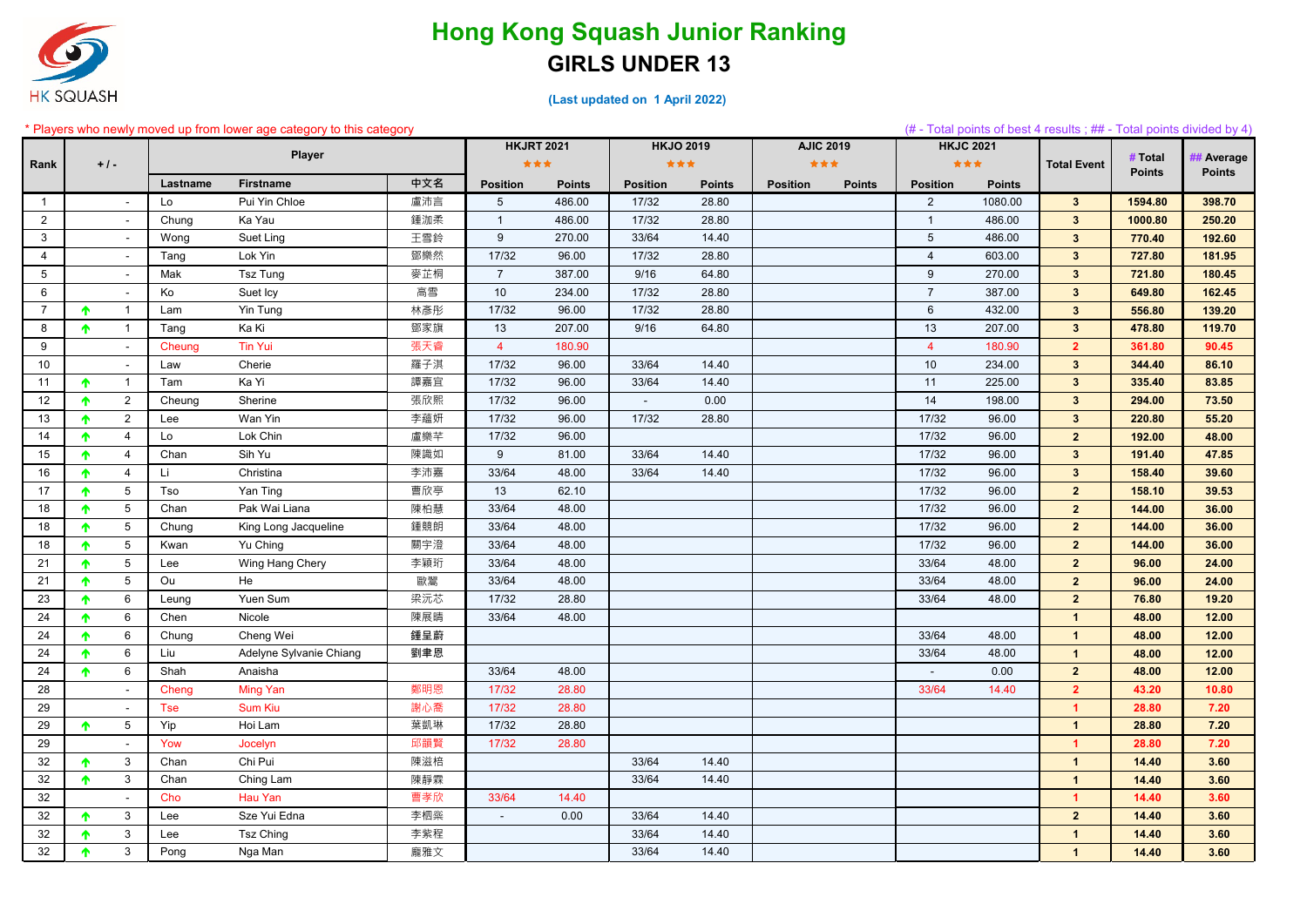

|      |        |    |          | * Players who newly moved up from lower age category to this category |     |                          |               |                          |               |                         |               |                          |               | (# - Total points of best 4 results ; ## - Total points divided by 4) |                          |                             |
|------|--------|----|----------|-----------------------------------------------------------------------|-----|--------------------------|---------------|--------------------------|---------------|-------------------------|---------------|--------------------------|---------------|-----------------------------------------------------------------------|--------------------------|-----------------------------|
| Rank | $+1$ . |    |          | <b>Player</b>                                                         |     | <b>HKJRT 2021</b><br>*** |               | <b>HKJO 2019</b><br>***  |               | <b>AJIC 2019</b><br>★★★ |               | <b>HKJC 2021</b><br>***  |               | <b>Total Event</b>                                                    | # Total<br><b>Points</b> | ## Average<br><b>Points</b> |
|      |        |    | Lastname | <b>Firstname</b>                                                      | 中文名 | <b>Position</b>          | <b>Points</b> | <b>Position</b>          | <b>Points</b> | <b>Position</b>         | <b>Points</b> | <b>Position</b>          | <b>Points</b> |                                                                       |                          |                             |
| 32   |        |    | So       | Lok Yi                                                                | 蘇樂兒 |                          |               | 33/64                    | 14.40         |                         |               |                          |               |                                                                       | 14.40                    | 3.60                        |
| 32   |        | 3  | Tang     | Hin Liem                                                              | 鄧騫琳 |                          |               | 33/64                    | 14.40         |                         |               |                          |               |                                                                       | 14.40                    | 3.60                        |
| 32   |        | 3  | Wong     | Chui Ying                                                             | 王翠盈 |                          |               | 33/64                    | 14.40         |                         |               |                          |               |                                                                       | 14.40                    | 3.60                        |
| 41   |        |    | Chu      | <b>Tsz Pik</b>                                                        | 朱紫碧 |                          |               |                          |               |                         |               | $\overline{\phantom{a}}$ | 0.00          |                                                                       | 0.00                     | 0.00                        |
| 41   |        | 3  | Chung    | Ho Lam Leona                                                          | 鍾皓琳 |                          |               | $\overline{\phantom{a}}$ | 0.00          |                         |               |                          |               |                                                                       | 0.00                     | 0.00                        |
| 41   |        | 3  | Kwan     | Yuet Hayden                                                           | 關悅  |                          |               |                          | 0.00          |                         |               |                          |               |                                                                       | 0.00                     | 0.00                        |
| 41   |        |    | Lau      | Yin Tung                                                              | 劉彥彤 |                          |               |                          |               |                         |               | $\sim$                   | 0.00          |                                                                       | 0.00                     | 0.00                        |
| 41   |        |    | Lee      | Yin Man Carmen                                                        | 李彥敏 |                          |               |                          |               |                         |               | $\sim$                   | 0.00          |                                                                       | 0.00                     | 0.00                        |
| 41   |        | -3 | Wong     | Cheuk Lam                                                             | 王卓琳 |                          |               |                          |               |                         |               | $\sim$                   | 0.00          |                                                                       | 0.00                     | 0.00                        |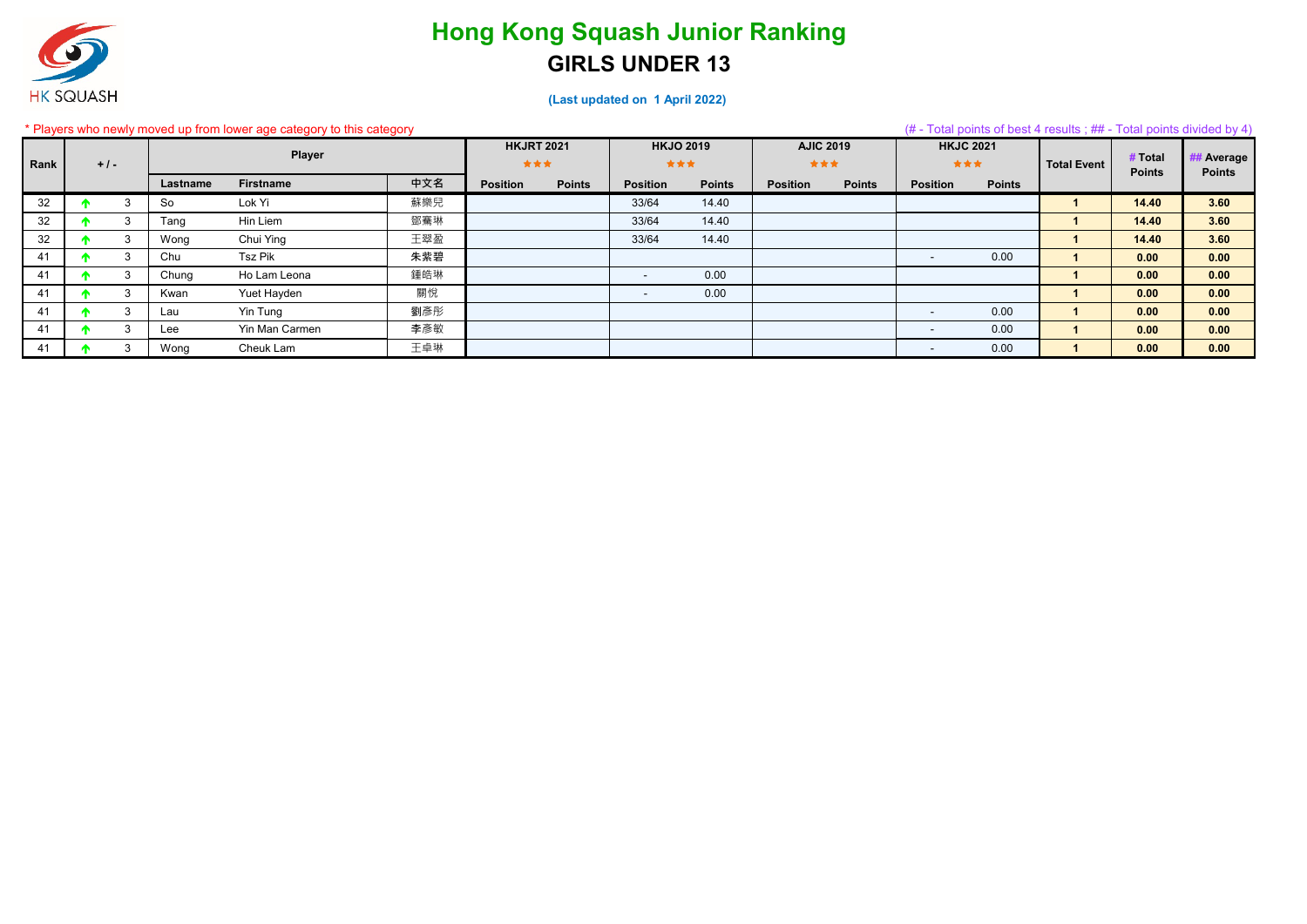

|                 |                 |                          |          | Players who newly moved up from lower age category to this category |     |                   |               |                 |                  |                  |               |                 |                  | (# - Total points of best 4 results ; ## - Total points divided by 4) |                          |                            |
|-----------------|-----------------|--------------------------|----------|---------------------------------------------------------------------|-----|-------------------|---------------|-----------------|------------------|------------------|---------------|-----------------|------------------|-----------------------------------------------------------------------|--------------------------|----------------------------|
|                 |                 |                          |          |                                                                     |     | <b>HKJRT 2021</b> |               |                 | <b>HKJO 2019</b> | <b>AJIC 2019</b> |               |                 | <b>HKJC 2021</b> |                                                                       |                          |                            |
| Rank            |                 | $+1-$                    |          | <b>Player</b>                                                       |     | ***               |               | ***             |                  | ***              |               |                 | ***              | <b>Total Event</b>                                                    | # Total<br><b>Points</b> | # Average<br><b>Points</b> |
|                 |                 |                          | Lastname | <b>Firstname</b>                                                    | 中文名 | <b>Position</b>   | <b>Points</b> | <b>Position</b> | <b>Points</b>    | <b>Position</b>  | <b>Points</b> | <b>Position</b> | <b>Points</b>    |                                                                       |                          |                            |
| -1              |                 |                          | Li       | Ka Man                                                              | 李嘉雯 | $\overline{2}$    | 1080.00       | 33/64           | 48.00            |                  |               | $\overline{2}$  | 1080.00          | $3\phantom{a}$                                                        | 2208.00                  | 552.00                     |
| $\overline{2}$  |                 |                          | Yu       | Hiu Ching Nicole                                                    | 余曉晴 | 3                 | 810.00        |                 |                  |                  |               | $\mathbf{3}$    | 810.00           | 2 <sup>2</sup>                                                        | 1620.00                  | 405.00                     |
| 3               | ↑               | -1                       | Chan     | Cheuk Yan                                                           | 陳綽殷 | $\mathbf{1}$      | 486.00        |                 |                  |                  |               | $\overline{1}$  | 486.00           | 2 <sup>2</sup>                                                        | 972.00                   | 243.00                     |
| $\overline{4}$  | $\blacklozenge$ | -1                       | Makaela  | Cassidy                                                             | 林雨葉 | 6                 | 432.00        |                 |                  |                  |               | $\sqrt{5}$      | 486.00           | 2 <sup>2</sup>                                                        | 918.00                   | 229.50                     |
| $5\phantom{.0}$ | 个               |                          | Man      | Kiu Yan                                                             | 文喬姻 | $5\phantom{.0}$   | 486.00        |                 |                  |                  |               | $\overline{7}$  | 387.00           | $\overline{2}$                                                        | 873.00                   | 218.25                     |
| 6               | 个               | -1                       | Po       | Long Huen Mavis                                                     | 布朗暄 | $\overline{7}$    | 387.00        | 33/64           | 48.00            |                  |               | $6\phantom{1}$  | 432.00           | $\mathbf{3}$                                                          | 867.00                   | 216.75                     |
| $\overline{7}$  | 个               |                          | Lai      | Wing Sze                                                            | 黎穎詩 | 8                 | 324.00        | 33/64           | 48.00            |                  |               | $\bf 8$         | 324.00           | $3\phantom{a}$                                                        | 696.00                   | 174.00                     |
| 8               | 个               | -1                       | Cheung   | Hei Kwai                                                            | 張希揆 | 3 <sup>1</sup>    | 243.00        |                 |                  |                  |               | $\overline{2}$  | 324.00           | $\overline{2}$                                                        | 567.00                   | 141.75                     |
| 9               | 个               |                          | Lee      | Yuk Yee                                                             | 李昱儀 | $\overline{2}$    | 324.00        |                 |                  |                  |               | 15              | 189.00           | $\overline{2}$                                                        | 513.00                   | 128.25                     |
| 10              | 个               | -1                       | Li       | Wenying                                                             | 李汶穎 | 14                | 198.00        | 33/64           | 48.00            |                  |               | 11              | 225.00           | $\mathbf{3}$                                                          | 471.00                   | 117.75                     |
| 11              | 个               |                          | Huang    | Jiewen Grace                                                        | 黃傑雯 | 12                | 216.00        |                 |                  |                  |               | 14              | 198.00           | $\overline{2}$                                                        | 414.00                   | 103.50                     |
| 12              | ↑               |                          | Li       | Yuen Man                                                            | 李苑玟 | 11                | 225.00        | 33/64           | 48.00            |                  |               | 17/32           | 96.00            | $\mathbf{3}$                                                          | 369.00                   | 92.25                      |
| 13              | 个               | 1                        | Chiu     | Hau Ching                                                           | 趙巧晴 | 17/32             | 96.00         | $\blacksquare$  | 0.00             |                  |               | $9\,$           | 270.00           | $3\phantom{a}$                                                        | 366.00                   | 91.50                      |
| 14              | ↑               |                          | Tang     | Sze Wai                                                             | 鄧思慧 | 17/32             | 96.00         |                 |                  |                  |               | 10              | 234.00           | $\overline{2}$                                                        | 330.00                   | 82.50                      |
| 15              | ↑               | $\mathbf 1$              | Li       | Lok Hei                                                             | 李諾熹 | 17/32             | 96.00         |                 |                  |                  |               | 13              | 207.00           | 2 <sup>2</sup>                                                        | 303.00                   | 75.75                      |
| 16              | ↑               |                          | Tang     | Ching Sum                                                           | 鄧正心 | 15                | 189.00        |                 |                  |                  |               | 17/32           | 96.00            | 2 <sup>2</sup>                                                        | 285.00                   | 71.25                      |
| 17              | 个               | $\mathbf 1$              | Li       | Cecellia                                                            | 李樂施 | 10 <sup>°</sup>   | 234.00        | 33/64           | 48.00            |                  |               | $\blacksquare$  | 0.00             | $\mathbf{3}$                                                          | 282.00                   | 70.50                      |
| 18              | 个               |                          | Chow     | Yuen Ching                                                          | 周琬澄 | 17/32             | 96.00         |                 |                  |                  |               | 16              | 171.00           | 2 <sup>2</sup>                                                        | 267.00                   | 66.75                      |
| 18              | 个               | $\overline{1}$           | Ko       | Ching                                                               | 高澄  | 16                | 171.00        |                 |                  |                  |               | 17/32           | 96.00            | 2 <sup>2</sup>                                                        | 267.00                   | 66.75                      |
| 20              |                 |                          | Luo      | Wan Hei                                                             | 羅韻睎 | $6^{\circ}$       | 129.60        |                 |                  |                  |               | $6^{\circ}$     | 129.60           | $\overline{2}$                                                        | 259.20                   | 64.80                      |
| 21              |                 |                          | Wong     | Hong Ching Jana                                                     | 黃康晴 | 17/32             | 96.00         | 33/64           | 48.00            |                  |               | 17/32           | 96.00            | $\mathbf{3}$                                                          | 240.00                   | 60.00                      |
| 22              |                 |                          | Lau      | Pui Hang                                                            | 劉貝珩 | $\overline{4}$    | 180.90        |                 |                  |                  |               | 33/64           | 48.00            | $\overline{2}$                                                        | 228.90                   | 57.23                      |
| 23              |                 |                          | Lau      | Hiu Wing                                                            | 劉曉穎 | 17/32             | 96.00         |                 |                  |                  |               | 17/32           | 96.00            | $\overline{2}$                                                        | 192.00                   | 48.00                      |
| 23              |                 |                          | Shah     | Myrah                                                               |     | 17/32             | 96.00         |                 |                  |                  |               | 17/32           | 96.00            | 2 <sup>2</sup>                                                        | 192.00                   | 48.00                      |
| 25              |                 | $\overline{\phantom{a}}$ | Cheung   | Wai Ying Natalie                                                    | 張瑋盈 | 33/64             | 48.00         |                 |                  |                  |               | 17/32           | 96.00            | 2 <sup>2</sup>                                                        | 144.00                   | 36.00                      |
| 25              |                 |                          | Ching    | Hoi Yen                                                             | 程海昕 | 33/64             | 48.00         |                 |                  |                  |               | 17/32           | 96.00            | $\overline{2}$                                                        | 144.00                   | 36.00                      |
| 25              |                 |                          | Koon     | Long Ying                                                           | 官朗瑩 | 33/64             | 48.00         |                 |                  |                  |               | 17/32           | 96.00            | $\mathbf{2}$                                                          | 144.00                   | 36.00                      |
| 25              |                 |                          | Liu      | Sung Hei                                                            | 廖祟晞 | 17/32             | 96.00         |                 |                  |                  |               | 33/64           | 48.00            | $2^{\circ}$                                                           | 144.00                   | 36.00                      |
| 25              |                 |                          | Pun      | Keira                                                               | 潘哲杺 | 33/64             | 48.00         |                 |                  |                  |               | 17/32           | 96.00            | 2 <sup>2</sup>                                                        | 144.00                   | 36.00                      |
| 25              |                 |                          | Wong     | Hei Kiu                                                             | 黃浠喬 | 17/32             | 96.00         |                 |                  |                  |               | 33/64           | 48.00            | $2^{\circ}$                                                           | 144.00                   | 36.00                      |
| 31              |                 |                          | Cheung   | Yee Ki                                                              | 張依祈 | 11                | 67.50         |                 |                  |                  |               | 11              | 67.50            | 2 <sup>1</sup>                                                        | 135.00                   | 33.75                      |
| 32              |                 |                          | Lam      | <b>Natalia</b>                                                      | 林予嫣 | 10 <sup>°</sup>   | 70.20         |                 |                  |                  |               | 13              | 62.10            | 2 <sup>2</sup>                                                        | 132.30                   | 33.08                      |
| 33              | ₩               | $\mathbf{1}$             | Chung    | Chih Yu                                                             | 鍾芷瑜 |                   |               |                 |                  |                  |               | 17/32           | 96.00            | $\mathbf{1}$                                                          | 96.00                    | 24.00                      |
| 33              | ₩               | $\mathbf{1}$             | Hung     | Choi Yee                                                            | 洪采宜 | 17/32             | 96.00         | $\sim$          | 0.00             |                  |               | $\sim$          | 0.00             | $\mathbf{3}$                                                          | 96.00                    | 24.00                      |
| 33              | ₩               |                          | Lee      | Hei Yu                                                              | 李希儒 |                   |               |                 |                  |                  |               | 17/32           | 96.00            | $\mathbf{1}$                                                          | 96.00                    | 24.00                      |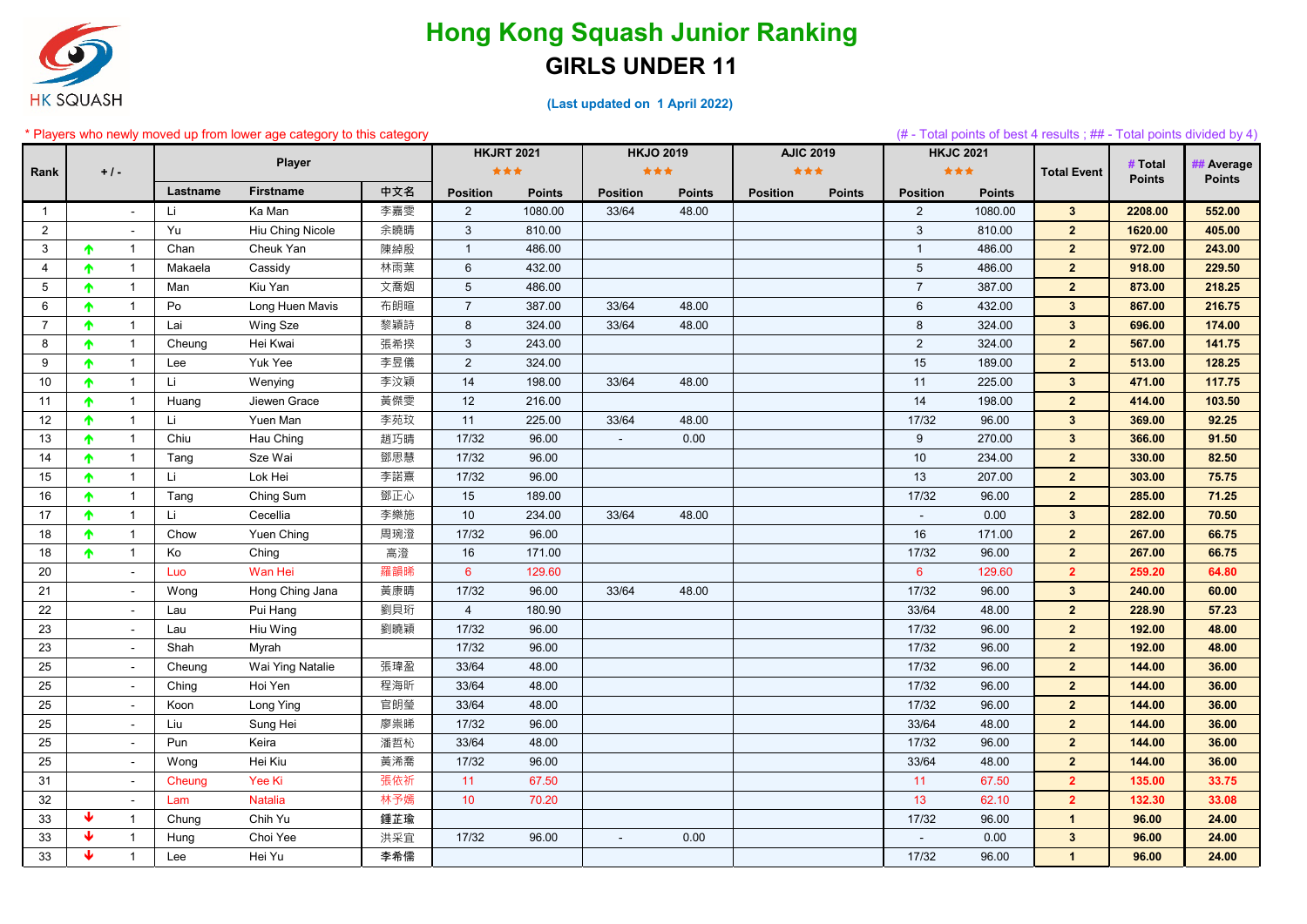

|      |                 |                          |          | * Players who newly moved up from lower age category to this category |     |                   |               |                  |               |                  |               |                  |               |                          |                          | $#$ - Total points of best 4 results; ## - Total points divided by 4) |
|------|-----------------|--------------------------|----------|-----------------------------------------------------------------------|-----|-------------------|---------------|------------------|---------------|------------------|---------------|------------------|---------------|--------------------------|--------------------------|-----------------------------------------------------------------------|
|      |                 |                          |          |                                                                       |     | <b>HKJRT 2021</b> |               | <b>HKJO 2019</b> |               | <b>AJIC 2019</b> |               | <b>HKJC 2021</b> |               |                          |                          |                                                                       |
| Rank | $+1-$           |                          |          | Player                                                                |     | ***               |               | ***              |               | ***              |               | ***              |               | <b>Total Event</b>       | # Total<br><b>Points</b> | ## Average<br><b>Points</b>                                           |
|      |                 |                          | Lastname | <b>Firstname</b>                                                      | 中文名 | <b>Position</b>   | <b>Points</b> | <b>Position</b>  | <b>Points</b> | <b>Position</b>  | <b>Points</b> | <b>Position</b>  | <b>Points</b> |                          |                          |                                                                       |
| 33   | ₩               |                          | Tang     | Yik Lam Cherise                                                       | 鄧亦琳 | 17/32             | 96.00         |                  |               |                  |               |                  |               | $\overline{\mathbf{1}}$  | 96.00                    | 24.00                                                                 |
| 33   | ₩               |                          | Wong     | Ching Ting                                                            | 王靖婷 |                   |               |                  |               |                  |               | 17/32            | 96.00         | $\overline{1}$           | 96.00                    | 24.00                                                                 |
| 33   | ₩               |                          | Wong     | Hiu Ching                                                             | 王曉晴 | 33/64             | 48.00         |                  |               |                  |               | 33/64            | 48.00         | $\overline{2}$           | 96.00                    | 24.00                                                                 |
| 33   | ₩               |                          | Wong     | Ki Ki                                                                 | 黃琪淇 |                   |               |                  |               |                  |               | 17/32            | 96.00         | $\overline{1}$           | 96.00                    | 24.00                                                                 |
| 33   | ₩               |                          | Wong     | Lorraine Lok Yan                                                      | 王樂欣 |                   |               |                  |               |                  |               | 17/32            | 96.00         | $\overline{\mathbf{1}}$  | 96.00                    | 24.00                                                                 |
| 33   | $\blacklozenge$ |                          | Xu       | Eleanor Shuyi                                                         | 徐書懿 | $\sim$            | 0.00          |                  |               |                  |               | 17/32            | 96.00         | $\overline{2}$           | 96.00                    | 24.00                                                                 |
| 42   | $\blacklozenge$ |                          | Huang    | Rui Wen                                                               | 黃睿雯 | 12                | 64.80         |                  |               |                  |               | 17/32            | 28.80         | $\overline{2}$           | 93.60                    | 23.40                                                                 |
| 43   |                 |                          | Chan     | Yeuk Hei Hebe                                                         | 陳若晞 |                   |               |                  |               |                  |               | 10               | 70.20         | $\overline{1}$           | 70.20                    | 17.55                                                                 |
| 44   |                 |                          | Yeung    | <b>Cheuk Ying</b>                                                     | 楊綽瑩 | 13                | 62.10         |                  |               |                  |               |                  |               | $\overline{\mathbf{1}}$  | 62.10                    | 15.53                                                                 |
| 45   |                 |                          | Au       | Wing Nam                                                              | 區穎萳 | 33/64             | 48.00         |                  |               |                  |               |                  |               | $\overline{1}$           | 48.00                    | 12.00                                                                 |
| 45   |                 |                          | Chan     | Sum Yau                                                               | 陳心悠 | 33/64             | 48.00         |                  |               |                  |               |                  |               | $\overline{1}$           | 48.00                    | 12.00                                                                 |
| 45   |                 |                          | Fung     | Sum Yau                                                               | 馮心柔 | 33/64             | 48.00         |                  |               |                  |               |                  |               | $\overline{1}$           | 48.00                    | 12.00                                                                 |
| 45   |                 |                          | Ng       | Po Yi                                                                 | 伍寶兒 | 33/64             | 48.00         |                  |               |                  |               |                  |               | $\overline{1}$           | 48.00                    | 12.00                                                                 |
| 45   |                 | $\overline{\phantom{0}}$ | Tong     | Wing Kiu                                                              | 湯穎蕎 | 33/64             | 48.00         |                  |               |                  |               |                  |               | $\overline{1}$           | 48.00                    | 12.00                                                                 |
| 45   |                 | $\overline{\phantom{a}}$ | Wong     | Man Ning                                                              | 王敏寧 | 33/64             | 48.00         |                  |               |                  |               |                  |               | $\overline{1}$           | 48.00                    | 12.00                                                                 |
| 45   |                 |                          | Yang     | Ziyun Sophia                                                          | 楊子芸 |                   |               | 33/64            | 48.00         |                  |               |                  |               | $\overline{\phantom{a}}$ | 48.00                    | 12.00                                                                 |
| 45   |                 |                          | Zhou     | Nga Fei Anne                                                          | 周雅菲 |                   |               |                  |               |                  |               | 33/64            | 48.00         | $\overline{\mathbf{1}}$  | 48.00                    | 12.00                                                                 |
| 45   |                 | $\overline{\phantom{a}}$ | Zhuang   | Yufei                                                                 | 庄鈺斐 |                   |               |                  |               |                  |               | 33/64            | 48.00         | $\overline{\mathbf{1}}$  | 48.00                    | 12.00                                                                 |
| 54   |                 |                          | Wong     | Sum Yu                                                                | 黃心妤 |                   |               |                  |               |                  |               | 17/32            | 28.80         | -1                       | 28.80                    | 7.20                                                                  |
| 55   |                 |                          | Tang     | Tsz Lung                                                              | 鄧紫瓏 |                   |               | $\blacksquare$   | 0.00          |                  |               |                  |               | 4                        | 0.00                     | 0.00                                                                  |
| 55   |                 |                          | Wong     | Tsit Yui                                                              | 黃婕苪 |                   | 0.00          |                  |               |                  |               |                  |               |                          | 0.00                     | 0.00                                                                  |